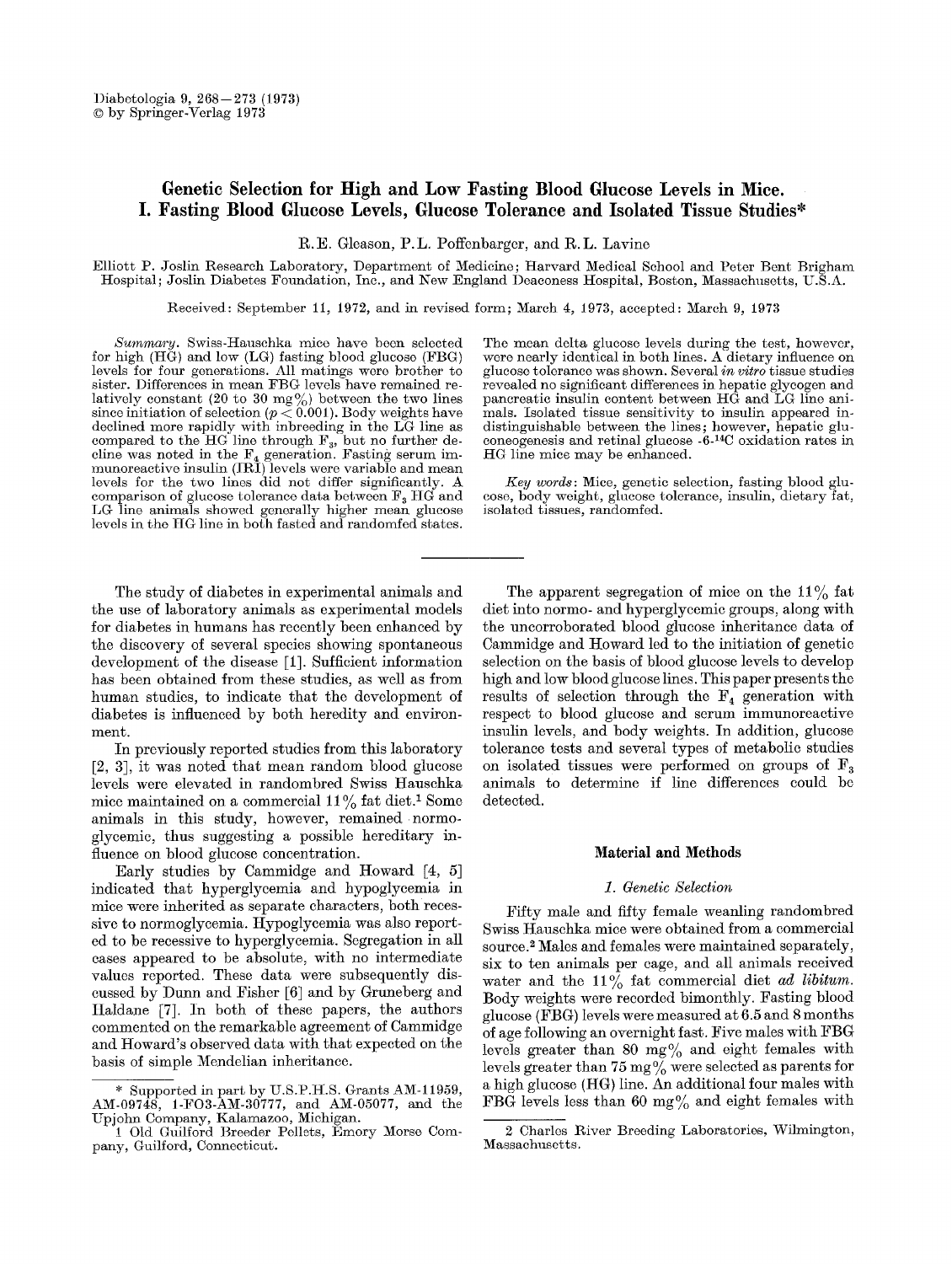levels less than 57  $mg\%$  were selected as parents for a low glucose (LG) line. These 25 mice included approximately  $10\%$  of the males and  $20\%$  of the females from each end of the distribution. Following a third FBG measurement at 8.5 months of age, three male and three female HG animals and an equal number of LG animals were selected from the group of 25 and mated. These six matings constituted the  $\overline{P}_1$  generation.

Selection of parents for subsequent generations was based on three FBG levels measured between 4.5 and 6 months of age. In general, blood samples were taken at 5, 5.5, and 6 months. The criteria for selection were three relatively constant FBG levels characteristic of the parental line; that is, either high or low. At six months of age blood samples for serum immunoreactive insulin (IRI) were obtained.

All matings (brother to sister) were made at six months of age and these selected animals changed to a  $4\%$  fat commercial diet.<sup>3</sup> The dietary change was instituted for two reasons. First, the low fat diet generally caused animals which were hyperglycemic on the 11% fat diet to become normoglycemic. Second, after several months on the  $11\%$  fat diet most of the animals became obese, and changing to the low fat diet decreased the caloric intake, lowered the body weight, and resulted in better breeding performance. Offspring were weaned at three weeks of age and placed on the  $11\%$  fat diet. Body weights were recorded monthly.

All blood samples were obtained from the tail after an overnight fast. Samples for glucose measurement consisted of 0.05 ml of blood rapidly transferred into a cup containing 0.95 ml of distilled water and frozen for subsequent analysis by the AutoAnalyzer<sup>4</sup> using Teehnicon Method N-9 a.

For serum IRI levels, an additional 0.2 ml of tail blood was collected directly into a small polyethylene tube, allowed to clot overnight at  $4^{\circ}$ C, then centrifuged, and the serum separated and frozen until assay. Serum IRI levels were determined by a modification of the double antibody method [8] wherein 0.05 ml of serum was used, and the length of the second incubation period was increased to five days. A purified mouse insulin standard with biological and immunoehemieal potency of 25 U/mg was used [9].

## *2. Glucose Tolerance*

A total of 30 glucose tolerance tests were completed in 21 HG and LG line  $F_3$  mice. Two groups of animals were studied. Group I consisted of four HG and five LG line males of similar body weights and ranging in age from  $6.5$  to 9 months. A second group (Group II), consisted of four HG and four LG line males on the  $4\%$ fat diet, and four LG males on the 11% fat diet. These animals ranged in age from 10 to 12.5 months, and the mean body weights for the three subgroups were similar.

Each animal in Group I had two glucose tolerance tests, one after an overnight fast, and the second one week later in the randomfed state. Group II animals had a single glucose tolerance test in the fed state. Blood samples were obtained from the tail at time 0, and at 0.5, 1, and 2 h after administration of glucose  $(1 \text{ mg/gm}$  body weight of  $20\%$  glucose solution, intraperitoneally). Glucose levels were measured by an ultra-micro glucose oxidase method utilizing  $5 \mu$  of blood [10].

### *3. Isolated Tissue Studies*

Eight HG and LG males approximately 1 year old were used. The animals were sacrified by decapitation after a 14 h fast; blood was allowed to clot at  $4^{\circ}$ C for 6 h and the serum from each line was frozen. Nonsuppressible and suppressible insulin-like activity (NSILA, SILA) were determined on each serum pool by a modification of the bioassay method of Renold (11) using purified mouse insulin as standard. This modification entailed the division of the peripheral aspect of the mouse fat pad into  $10-12$  segments, each weighing  $15-20$  mg; these segments were then randomly distributed into each incubation flask. Mouse epididymal fat sensitivity to mouse insulin was studied in an identical fashion to the bioassay procedure. Hemidiaphragm incubations were performed as outlined by Ensinck *et al.* [12].

Retinae were isolated in chilled Krebs-Ringer bicarbonate buffer with the aid of a dissecting lamp; 2 retinae were incubated for 2 h in 2 ml buffer containing 280 mg/100 ml glucose plus 0.2  $\mu$ c<sup>14</sup>C-glucose.<sup>5</sup> Dry weights were obtained following incubation on preweighed evaporating discs. Glucose concentration in the medium was determined as described above using the ultramicro modified glucose oxidasc method and  $^{14}CO_2$  trapped and counted as in the bioassay protocol. Values are presented as umoles of specifically labeled carbon from glucose recovered as  ${}^{14}CO_2$  and as moles of non-labeled glucose disappearing from the medium, both per milligram of dry tissue per hour of incubation.

Hepatic gluconeogenesis was studied as described by Krebs, Notton and Hems [13] using 10 mM lactic acid as substrate. Hepatic glycogen content was determined before and after incubation by the method of Van Handel [14]. Pancreatic insulin was extracted from pooled pancreata by the method of Davoren [9] and quantitated by the modified rat fat pad segment bioassay [11]. Protein concentration was analyzed by the colorimetric method of Lowry [15] using porcine insulin as standard.

Between and within line comparisons of mean data were made using paired and unpaired t-tests. Pearson's

<sup>3</sup> Purina Laboratory Chow, Ralston Purina Company, St. Louis, Missouri.

<sup>4</sup> Teehnicon Instruments Corporation, Chauneey, New York.

<sup>5</sup> New England Nuclear, Boston, Massachusetts.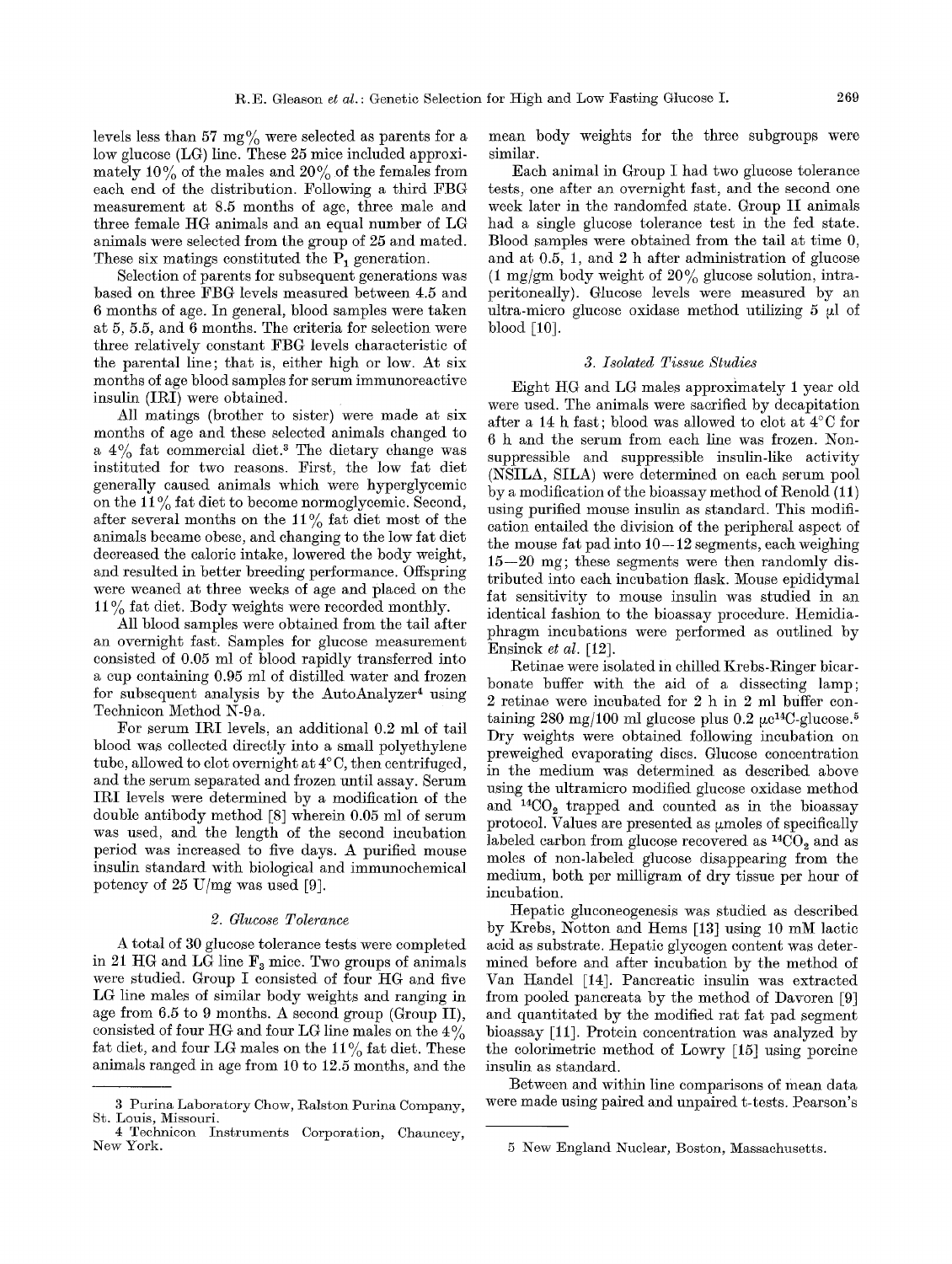Correlations were used to determine the relationship between FBG, fasting IRI and body weight [16].

#### **Results**

## *1. Genetic Selection*

Mean and standard deviations for FBG levels and body weights for 47 male and 50 female randombred Swiss Hauschka mice at  $6.5$  months of age were  $69+11$ and  $63 \pm 10$  mg%,  $43.1 \pm 5.7$  and  $43.1 \pm 10.6$  g, respectively. FBG levels in males were higher than in females  $(p < 0.01)$ , and were significantly correlated with body weight  $(p<0.001)$ . In females, however, FBG and body weight were not significantly correlated.

shown a gradual decrease during the first three generations of selection and inbreeding, with little or no further decline in the  $F_4$  generation.

Mean fasting serum IRI levels (Tab. 1), measured at 6 months of age were much more variable than the corresponding FBG levels, and did not differ significantly between lines. A gradual decline in mean serum IRI levels, similar to that seen in FBG, was also noted during the first three generations of selection. Due to technical problems, the fasting IRI data obtained from the  $F_4$  animals were not usable.

Comparison of mean fasted body weights between lines showed significantly higher 6 month weights in  $F_1$ ,  $F_3$  and  $F_4$  HG males and females ( $p < 0.02$  or less). The differences in generation  $F_2$  were not significant. Mean randomfed, as well as mean fasting body weights,

Table 1. *Mean fasting blood glucoses (FBG), immunoreactive insulins (IRI), and* body weights  $(\pm)$  standard deviations) in HG and LG-line Swiss Hauschka mice at six *months of age following successive generations of selection and inbreeding* 

| FBG $(mg\%)$ | IRI $(\mu U/ml)$                    | $_{\rm Body}$<br>Weight<br>(g) |
|--------------|-------------------------------------|--------------------------------|
|              |                                     |                                |
| $108\!+\!20$ | $(10)^{a}$<br>$65 + 34$             | $50.8 + 4.6$                   |
|              | $41 + 32$                           | $47.4 + 6.8$                   |
|              |                                     | $44.8 + 4.7$                   |
| $85 + 19$    |                                     | $44.2 + 5.9$                   |
|              |                                     |                                |
| $73 + 16$    | $60 + 32$<br>(13)                   | $48.8\pm5.3$                   |
| $70 + 17$    | $40 + 33$<br>(54)                   | $\boldsymbol{45.6\pm6.3}$      |
| $59 + 15$    | $42+39$                             | $39.2 \pm 5.6$                 |
| $49 + 9$     |                                     | $37.2 \pm 4.4$                 |
|              |                                     |                                |
| $87\pm15$    | (10)<br>$84\!\pm\!57$               | $53.0 \pm 6.5$                 |
| $82 + 22$    | $45 + 49$                           | $43.3 + 9.3$                   |
| $77 + 15$    | $35 + 31$                           | $40.9 + 6.8$                   |
| $75 + 14$    |                                     | $42.7 + 7.3$                   |
|              |                                     |                                |
| $66 + 12$    | $83 + 38$<br>(4)                    | $43.4 + 6.3$                   |
|              | (50)                                | $40.2 + 7.1$                   |
| $54 + 13$    | (106)<br>$41 + 33$                  | $33.5 \pm 5.4$                 |
| $49 + 11$    |                                     | $33.0 + 5.5$                   |
|              | $99 + 21$<br>$88 + 19$<br>$62 + 15$ | $35 + 27$<br>$39 + 33$         |

 $a$  ( ) = n when different from total

On the basis of three FBG measured at 6.5, 8, and 8.5 months of age, three pairs of HG and three pairs of LG mice were selected and mated. These matings were maintained on the  $4\%$  fat diet.

Of the three  $P_1$  HG line matings only one produced offspring, whereas two of the three  $P_1$  LG line matings were fertile.

Mean FBG, IRI, and body weights for generations  $F_1$  to  $F_4$  are shown in Table 1 for both HG and LG line mice. In general mean FBG levels in HG line males and females have remained about 30 and 20 mg $\%$  higher, respectively, than their LG line counterparts ( $p$  <  $0.001$ ) throughout the four generation selection period. Also males consistently show significantly higher FBG levels than females in both lines. FBG levels have tended to decrease during the selection period in a manner similar to that observed in FBG and IRI levels.

In the  $F_1$  generation, body weights and FBG at six months of age were not significantly correlated in HG line males, tIG line females, or LG line females, but were  $(p < 0.025)$  in LG line males, however. Significant correlations ( $p < 0.05$  or less) were noted in males and females of both lines in all subsequent generations.

#### *2. Glucose Tolerance Tests*

Group I consisted of four HG and five LG line males on the  $11\%$  fat diet with similar body weights (means  $\pm$  SD:  $48.5 \pm 5.7$  and  $47.8 \pm 5.5$  g, respectively),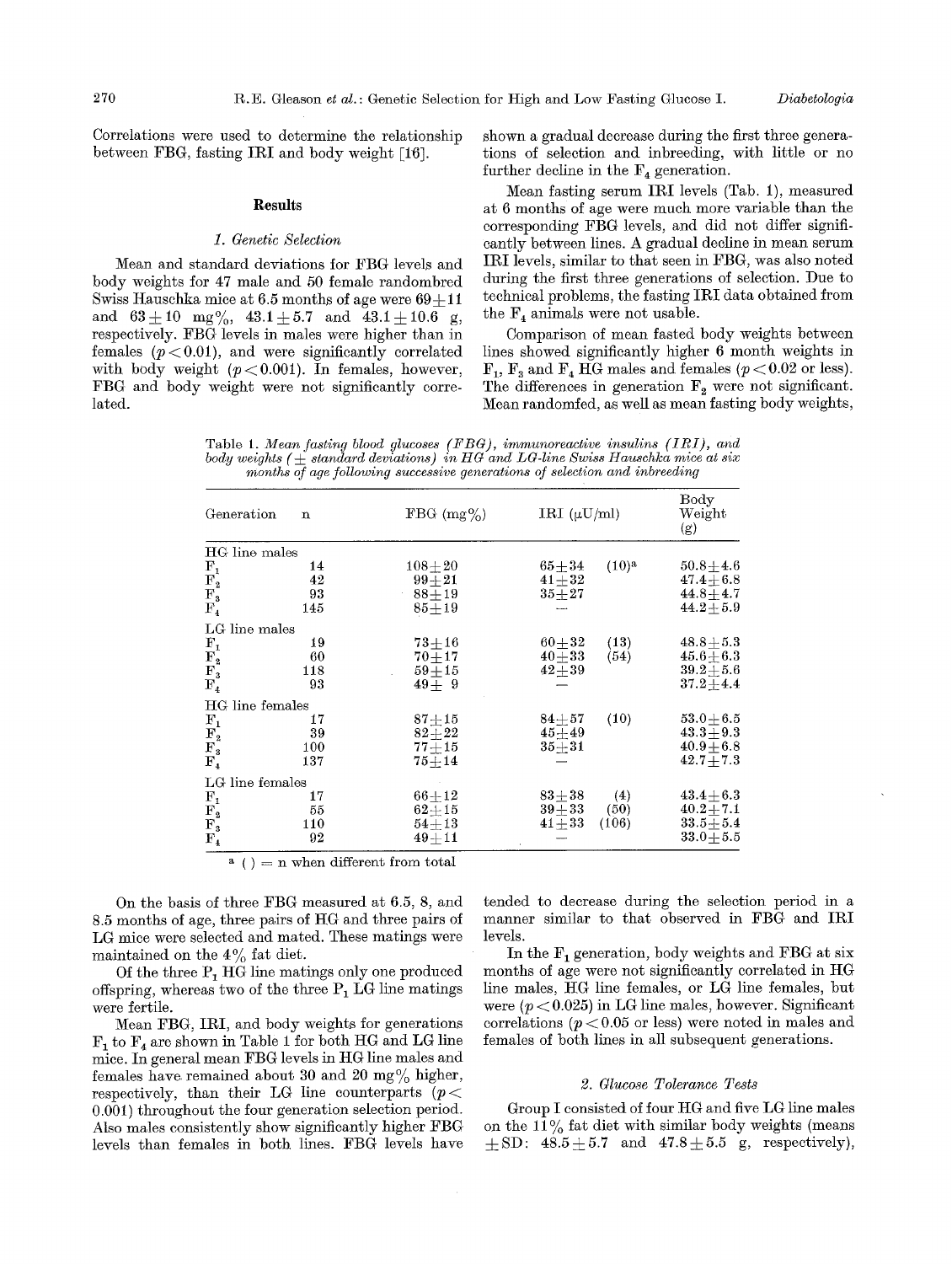ranging in age from 6.5 to 9 months. Each animal received two glucose tolerance tests, one after an overnight fast, and the second one week later in the fed state. The results are shown in Fig. 1. Because of individual variation, mean fasting levels (Fig. 1 a) were not significantly different between the two lines. All mice reached peak glucose levels at 30 min, with mean levels and standard deviations of  $228 + 37$  and  $161 +$ 40 mg $\%$  for HG and LG lines, respectively ( $p < 0.05$ ). When the mean changes in glucose were compared in the two lines, it was noted that tIG line animals had a significantly greater rise to 30 min  $(p < 0.05)$ , and a more rapid drop in the second half hour  $(p < 0.02)$  than the LG line mice. In the randomfed state (Fig. 1b), the tI.G line animals had significantly higher mean glucose levels during the early phase of the test than LG line mice. The mean change in glucose levels however, did not differ significantly between the two lines at any time during the test.



Fig. 1. Glucose tolerance test results in Group I male HG and LG line mice 6.5 to 9 months of age (mean glucose levels, standard deviations, and significance levels). A. Fasted; B. Randomfed

In order to define the dietary influence on glucose tolerance more precisely, a second group of animals consisting of four tIG and four LG line males on the 4% fat diet since six months of age, and four LG males on the  $11\%$  fat diet were studied. These animals ranged in age from 10 to 12.5 months, and their mean body weights were similar (means  $\pm$  SD: HG 4% fat, 48.8  $\pm$ 2.8; LG 4% fat, 47.4  $\pm$  2.8; and LG 11% fat, 44.6  $\pm$ 5.4 g). Each Group II animal received a single glucose tolerance test in the randomfed state and the results are shown in Fig. 2. Comparison of HG and LG animals on the  $4\%$  fat diet (Fig. 2a) showed no significant differences in the mean delta glucose levels

between the two lines. Comparison of LG line mice on  $4\%$  and  $11\%$  fat diets (Fig. 2b) showed that mean changes in glucose level were significantly greater for LG line mice on the  $11\%$  fat diet during the second 30 min of the test  $(p < 0.01)$ . This was due to the fact that all four LG mice on the low fat diet had peak glucose levels at 60 min, whereas all LG mice on the high fat diet reached maximum levels at 30 min following the glucose load. During the final hour of the test, the LG animals on the  $4\%$  fat diet showed a slightly greater change in glucose than those on the  $11\%$  fat diet  $(p<0.1)$ . It was noted that the HG males on the  $4\%$  fat diet performed almost identically to LG males fed an  $11\%$  fat diet following a glucose load (Fig. 2c).



Fig. 2. Influence of diet on glucose tolerance test results in Group II randomfed HG and LG line male mice 10 to 12.5 months of age (mean glucose levels, standard deviations, and significance levels)

#### *3. Isolated Tissue Studies*

Eight male  $F<sub>3</sub>$  mice from each line, ranging in age from 10 to 15 months, were matched for age and weight. These studies were primarily designed to assess potential differences in  $\overline{1}$ . peripheral tissue sensitivity to mouse insulin, 2. serum insulin like activity, 3. pancreatic insulin content, 4. hepatic glycogen content and gluconeogenesis from lactate, and 5. yields of  $^{14}CO_2$ from glucose-1.<sup>14</sup>C and glucose-6-<sup>14</sup>C metabolism in isolated retinae.

The results of these studies are summarized in Table 2. Both lines showed a significant hemidiaphragm response to mouse insulin  $(p < 0.001)$ , but mean percent increase in glucose uptake over basal  $(27.4 + 20.5,$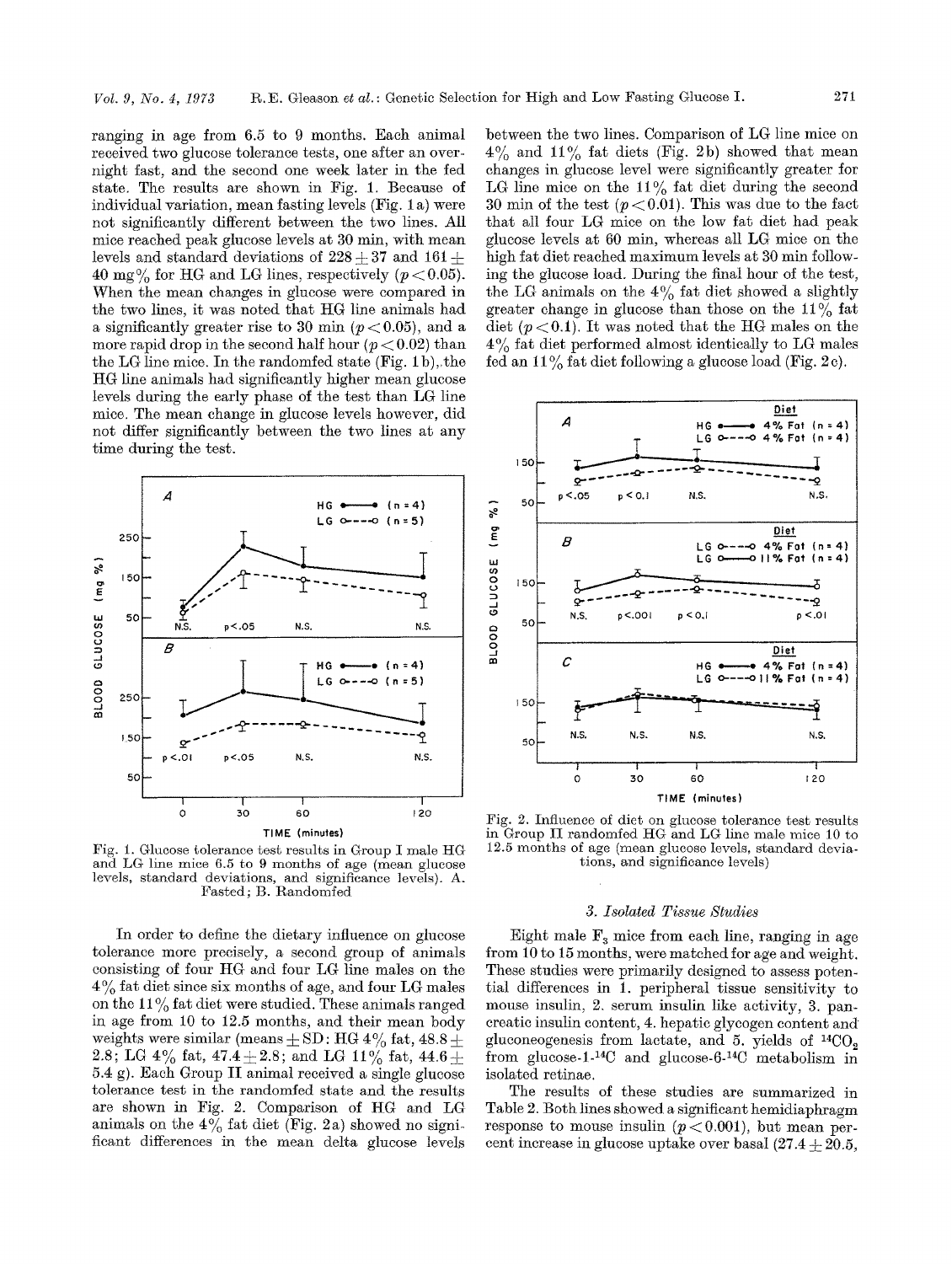$HG: 38.3+27.8$  LG) did not differ significantly between the two lines. Fat tissue from HG animals exhibited greater glucose oxidation at insulin concentrations of  $13 \mu U (p<0.01)$  and  $63 \mu U (p<0.05)$ , but not at the higher concentrations, than LG mice. No differences were found in isolated retinal metabolism, hepatic glycogen, gluconeogenesis, or pancreatic insulin between the two lines.

This paper summarizes the results of the first four generations of selection and inbreeding of Swiss Hausehka mice on the basis of FBG only. It is of interest that the difference in FBG between the lines has remained almost constant from  $F_1$  through  $F_4$ . This fact would tend to support the single autosomal gene mode of inheritance proposed by Cammidge and Howard. The amount of variation within the two lines,

Table 2. *Summary of isolated tissue data (mean + SD) from adult male*  $F<sub>3</sub> HG-$  *and LG-line mice 1* 

| Parameter measured                                                    | HG line          | $LG$ line        |
|-----------------------------------------------------------------------|------------------|------------------|
| 1. Hemidiaphragm response to<br>mouse insulin <sup>2</sup>            |                  |                  |
| Control                                                               | $254.1 + 33.2$   | $252.9 + 30.0$   |
| Insulin, 500 $\mu$ U/ml                                               | $324.8 + 17.4$   | $355.2 + 28.6$   |
| 2. Epididymal fat pad dose response<br>to mouse insulin <sup>3</sup>  |                  |                  |
| 13 $\mu$ U/ml                                                         | $7.06 + 1.88$    | $4.14 + 1.24$    |
| 63 µU/ml                                                              | $8.15~\pm~1.45$  | $6.38 + 1.23$    |
| 190 $\mu$ U/ml                                                        | $26.21~\pm~4.00$ | $23.07 \pm 1.96$ |
| $508 \mu U/ml$                                                        | $25.66$ + $4.05$ | $22.65 + 2.70$   |
| 3. Retinal metabolism of glucose <sup>4</sup>                         |                  |                  |
| <sup>14</sup> CO <sub>2</sub> from Glucose-1- <sup>14</sup> C (n = 4) | $0.077 + 0.032$  | $0.076 + 0.025$  |
| <sup>14</sup> CO <sub>2</sub> from Glucose-6 <sup>-14</sup> C (n = 4) | $0.100 + 0.043$  | $0.071 + 0.039$  |
| Glucose uptake $(n=8)$                                                | $0.546 + 0.138$  | $0.580 + 0.131$  |
| 4. Liver glycogen content <sup>5</sup>                                | $1.52~\pm~0.63$  | $1.76 \pm 1.07$  |
| 5. Hepatic gluconeogenesis <sup>6</sup>                               | $87.13 + 37.6$   | $57.90 + 28.7$   |
| 6. Pancreatic insulin content <sup>7</sup>                            | 2.3              | 2.4              |
| 7. Serum insulin-like activity (ILA) <sup>8</sup>                     |                  |                  |
| Suppressible ILA                                                      | 30               | 38               |
| Nonsuppressible ILA                                                   | 54               | 43               |
| Total ILA                                                             | 84               | 81               |

1 Mice were matched for age and body weight;  $n = 8$  for each line except where indicated. For significance levels see text.

2 Data recorded as  $\mu$  moles uptake/g dry wt/h.

3 Data recorded as  $m\mu$  moles <sup>14</sup>CO<sub>2</sub>/g wet wt/h.

4 Values expressed as  $\mu$  moles <sup>14</sup>CO<sub>2</sub> per mg/h, and as  $\mu$  moles glucose uptake/ mg/h.

5 Percent dry weight at time of sacrifice.

6 Data recorded as  $\upmu$  moles glucose produced/g/h from lactic acid substrate.

7 Units/g pancreas (pooled pancreata).<br>8 Results of bioassay of pooled serum

Results of bioassay of pooled serum diluted (1:5)  $\mu$ U/ml.

## **Discussion**

## *1. Genetic Selection*

Early studies by Cammidge and Howard [4, 5] concluded that FBG levels in mice were determined by combinations of three alleles at a single autosomal locus. Hyperglycemia and hypoglycemia were both recessive to normoglycemia and hypoglycemia was reported to be recessive to hyperglycemia. More recently, Charleworth [17] studied the inheritance of blood glucose levels in five strains of mice including the Swiss mouse being utilized in this investigation. After making crosses between the strains and subjecting the data to analysis of variance, she concluded that, although the differences between the strains were small, they were inherited. No mention was made, however, as to whether the blood glucose measurements were made in the fasted or randomfed state.

on the other hand, indicates that FBG levels in mice are probably also influenced by other genetic and/or physiologic factors.

Body weight which were quite similar in the  $P_1$ generation of the HG and LG lines, differed by 2 to 3 g in the  $F_2$ , and from 7 to 10 g in the  $F_4$  generation; the I-IG line animals becoming heavier than LG line animals of the same age. The reason for this change is not known.

## *2. Glucose Tolerance Test*

In general, glucose tolerance tests performed in HG and LG line mice resulted in nearly parallel curves (Fig. 1), HG line animals showing the poorer glucose tolerance.

Glucose tolerance results in HG and LG line mice fed different diets indicated a definite dietary influence on this response. It appeared that line differences